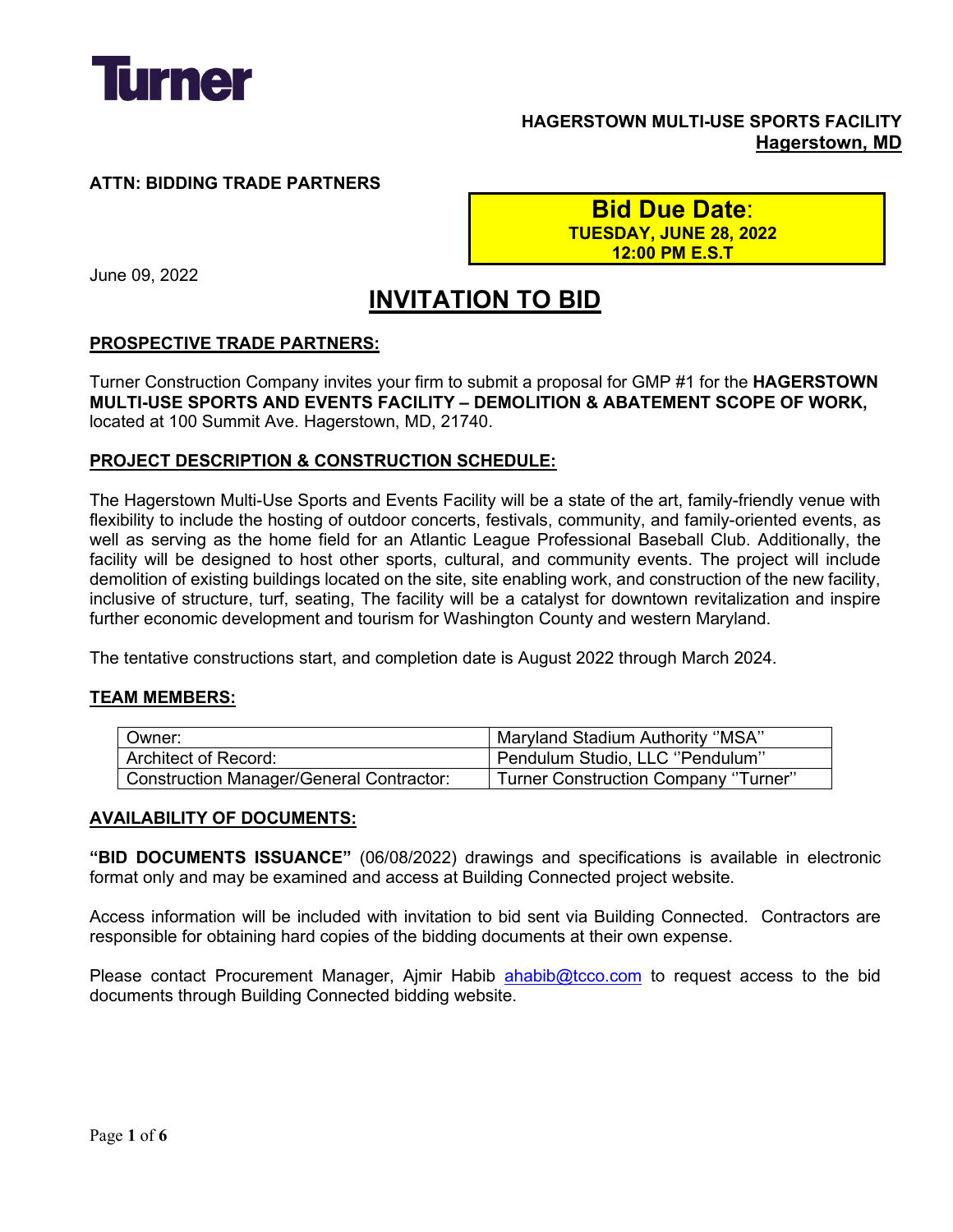## **A list of preliminary trade packages for GMP #1 is as follows:**

| <b>Bid Packages:</b>                                  | Lead        | <b>Email</b>     | Cell #       |
|-------------------------------------------------------|-------------|------------------|--------------|
| Abatement                                             | Mark McAbee | mmcabee@tcco.com | 240.904.8323 |
| <b>Building Demolition</b>                            | Mark McAbee | mmcabee@tcco.com | 240.904.8323 |
| Surveying                                             | Mark McAbee | mmcabee@tcco.com | 240.904.8323 |
| Partial Electrical (Cut, cap & make safe)             | Mark McAbee | mmcabee@tcco.com | 240.904.8323 |
| Partial Site Utilities/Plumber (Cut, cap & make safe) | Mark McAbee | mmcabee@tcco.com | 240.904.8323 |
| <b>Site Fencing</b>                                   | Mark McAbee | mmcabee@tcco.com | 240.904.8323 |
| <b>Temp Toilets</b>                                   | Mark McAbee | mmcabee@tcco.com | 240.904.8323 |
| <b>Dumpsters</b>                                      | Mark McAbee | mmcabee@tcco.com | 240.904.8323 |
| <b>Trailers</b>                                       | Mark McAbee | mmcabee@tcco.com | 240.904.8323 |

If there are any changes to the trade packages, these changes will be identified and posted in a future Bid Information Letter.

#### **MBE OUTREACH:**

The virtual MBE outreach event will be held on **Thursday**, **June 16, 2022, from 11:00 AM to 12:00 PM via Microsoft Teams**.

The project includes overall MBE goal of 29% with sub-goals of 11% Woman-Owned and 8% African American.

All MBE and Non-MBE firms are encouraged to attend.

MBE firms MUST be MDOT certified.

### **MBE Virtual Outreach Event**:

Hagerstwon Multi-Use Sports & Events Facility Virtual MBE Outreach via Microsoft Teams Meeting Date: Thursday, June 16, 2022, Time: 11:00AM to 12:00PM Eastern Time (US and Canada)

## Microsoft Teams meeting

**Join on your computer or mobile app Click here to join the meeting Or call in (audio only)** +1 636-373-8636,,294519272# United States, St. Charles Phone Conference ID: 294 519 272# Find a local number | Reset PIN Learn More | Meeting options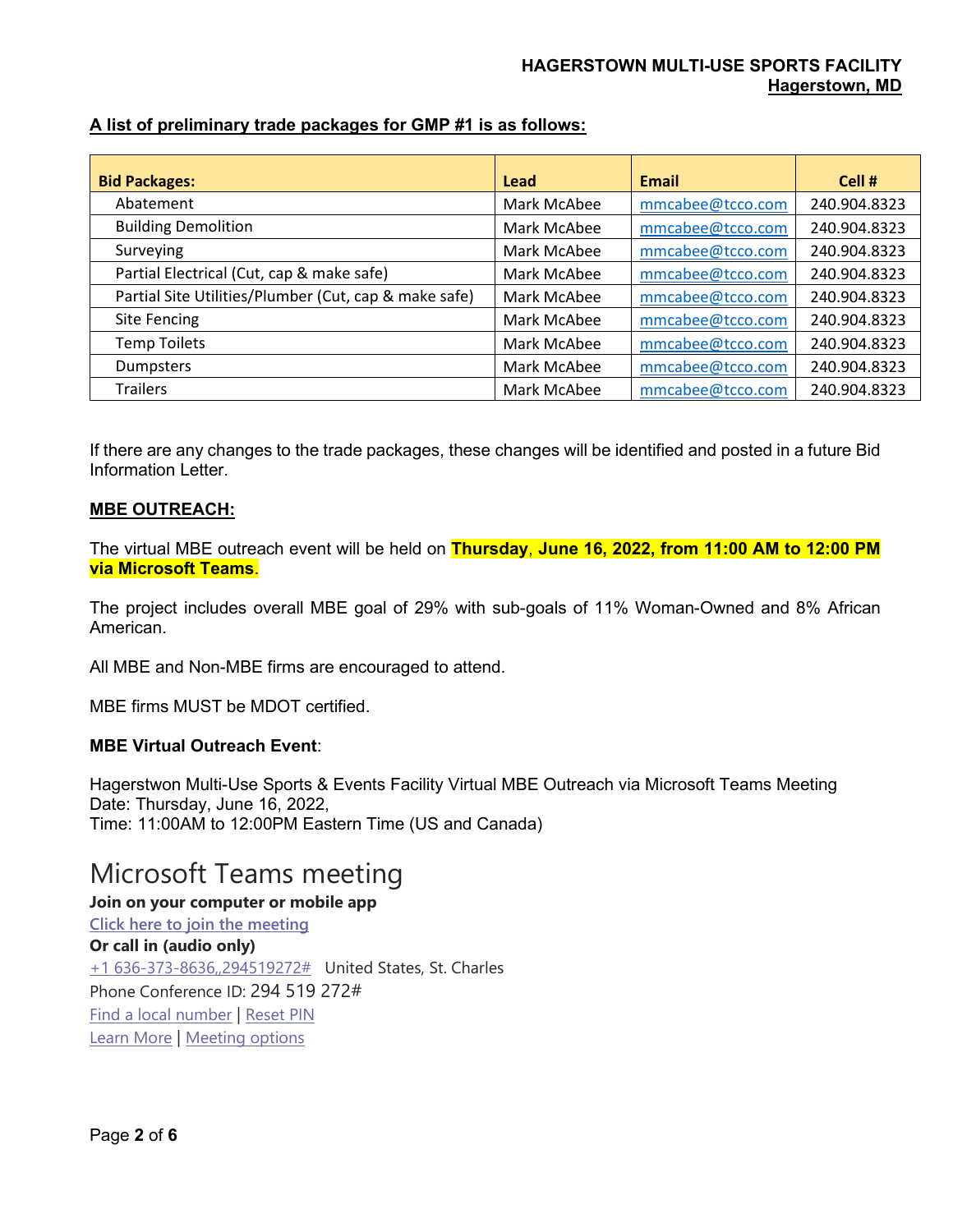#### **PRE-BID SITE WALK:**

A pre-bid walkthrough is scheduled on **Wednesday, June 15th, 2022, at 11:30 AM**.

Please email Mark McAbee at mmcabee@tcco.com to confirm your attendance and participation.

More information for pre-bid walkthrough will be provided few days prior to the event.

#### **PRE-BID RFIs:**

Any technical questions which bidders may have should be directed in writing to the appropriate Turner Construction Company contact as outlined on the Bid Package Description above using the bidders questionnaire form included within the bid documents. Questions received verbally will not be answered. All answers will be published by written through Bid Information Letter ''BIL''.

It is the responsibility of all bidders to verify that they are current with all bid information letters issued prior to bid submission and verify receipt of the most current information.

The cut-off date for RFIs is **Friday, June 17, 2022, at 2:00PM.**

#### **PROJECT SPECIFIC INFORMATION:**

- Prequalification statements must be completed and submitted in their entirety. Prequalified Contractors meeting Turner Construction and MSA's requirements will be issued an invitation to bid. FOR INFORMATION ON YOUR COMPANY'S CURRENT PREQUALIFICATION STATUS, contact *Ajmir Habib with Turner Construction at 443-904-0325 or email at ahabib@tcco.com*
- It is also understood that the successful bidder will be required to execute Turner's Standard Subcontract Form 36, unmodified (Rev. 07/31/2020).
- **Taxes:** All pricing is to INCLUDE all applicable taxes.
- **Insurance:** your proposal shall INCLUDE all insurances i.e., Workers' Compensation and General Liability Insurance, Auto Insurances, and other necessary insurances. Reference Turner's bid exhibit, AP-3 supplementary provisions for specific requirements for your respective scope of work.

## **INSTRUCTION TO BIDDERS**

#### **BID DUE DATE:**

Bids must be received no later than **12:00 P.M., Eastern Standard Time on June 28, 2022**. All bids must be submitted in Building Connected project website. On the day of the bid due date, sealed bids will be received by Turner Construction Company via Building Connected website, at which time they will be publicly opened and read in presence of MSA officials.

#### **PREPARATION OF PROPOSALS:**

- All proposals must be submitted on Turner's scope of work, AP-1.
- Each bidder shall utilize the specified manufacturers. Any requests for substitutions (Including "or equals") must be submitted in writing by the RFI procedure and deadline. Acceptance or rejection of a substitution will be issued to all bidders as an addendum. NOTE: Manufacturers listed in the specifications are not considered a substitution.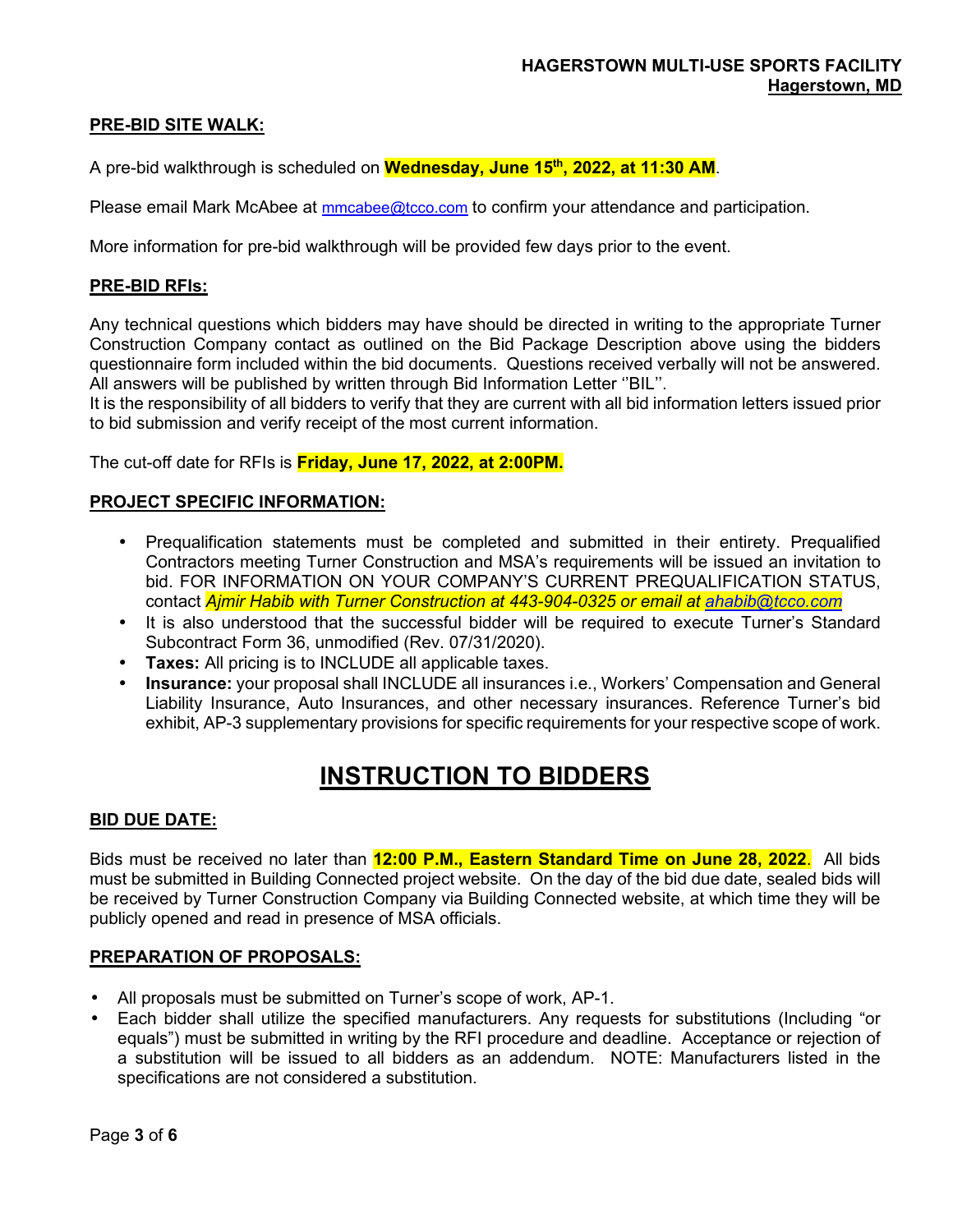### **HAGERSTOWN MULTI-USE SPORTS FACILITY Hagerstown, MD**

- Each form of proposal contains a section for alternates and/or unit prices. All alternate prices must be completed with a dollar value. Blanks, not applicable (n/a), no effect, etc. in these portions of the form of proposal shall be construed to indicate that the particular alternate shall be performed without increase to the contract price as they relate to the scope of the trade package.
- Unit prices which do not affect the work of your trade may be filled in "not applicable (n/a)". "Not applicable or blanks in these portions of the form of proposal shall be construed to indicate that the unit price is not applicable as they relate to the scope of the trade package.
- All lines on the bid form must be completed. All items which do not apply to the work in the specified bid package, must be filled in with a dollar amount (n/a or no bid is considered \$0 and can be grounds for bid dismissal).
- Proposals shall not contain any recapitulations of the work to be done. Alternate proposals will not be considered unless called for. Oral proposals or modifications will not be considered.
- All proposal forms submitted by a bidder requiring a bidder's signature must bear an original signature signed in ink. Proposals submitted without original signature and acknowledgment of Turner' scope of work (AP-1) will be rejected.

### **SUPPLEMENTAL PROPOSAL INFORMATION**

- **MBE Participation**: Attention of all bidders is called to provisions of State Law requiring bidders to participate on providing MBE participations to meet the project overall goal of 29% with sub-goals of 11% Women-Owned and 8% African American. MBE firms must be MDOT certified. (*See information on Exhibit A*).
- **Prevailing Wage**: All bidders must fully comply with prevailing wage rates (*See Information on Exhibit B*)

#### **AWARD OR REJECTION:**

- Turner Construction Company will receive and review all Bids with the Project Team and MSA officials. The right to reject any and all bids, to waive any informalities in, or to make any award to other than the lowest responsible bidder, should it be deemed to be in the best interest of MSA and Turner Construction Company and in accordance with Law, are herewith reserved.
- All proposals shall be good for ninety (90) days from date of opening.
- For the purpose of determining the lowest responsible and qualified bidder the Turner/MSA shall compare all base bids plus any add or any deduct Alternate Bid items. Unit prices set forth in the proposal shall not be considered in determining the lowest responsible bidder.
- MSA and Turner Construction Company reserves the right to accept or reject any and all Alternate Bid Items in any order.

#### **ADDENDA**

Any Addenda issued during the time of bidding, or forming a part of the Contract Documents loaned to the Bidder for the preparation of his proposal, shall be covered in the proposal, and shall be made a part of the Contract. Receipt of each Addendum shall be acknowledged in the proposal.

#### **WAGE RATES**

• It is hereby agreed by the parties to this contract that all laborers, workmen and mechanics employed on the work done in performance of said contract shall be paid not less than the rate of wages listed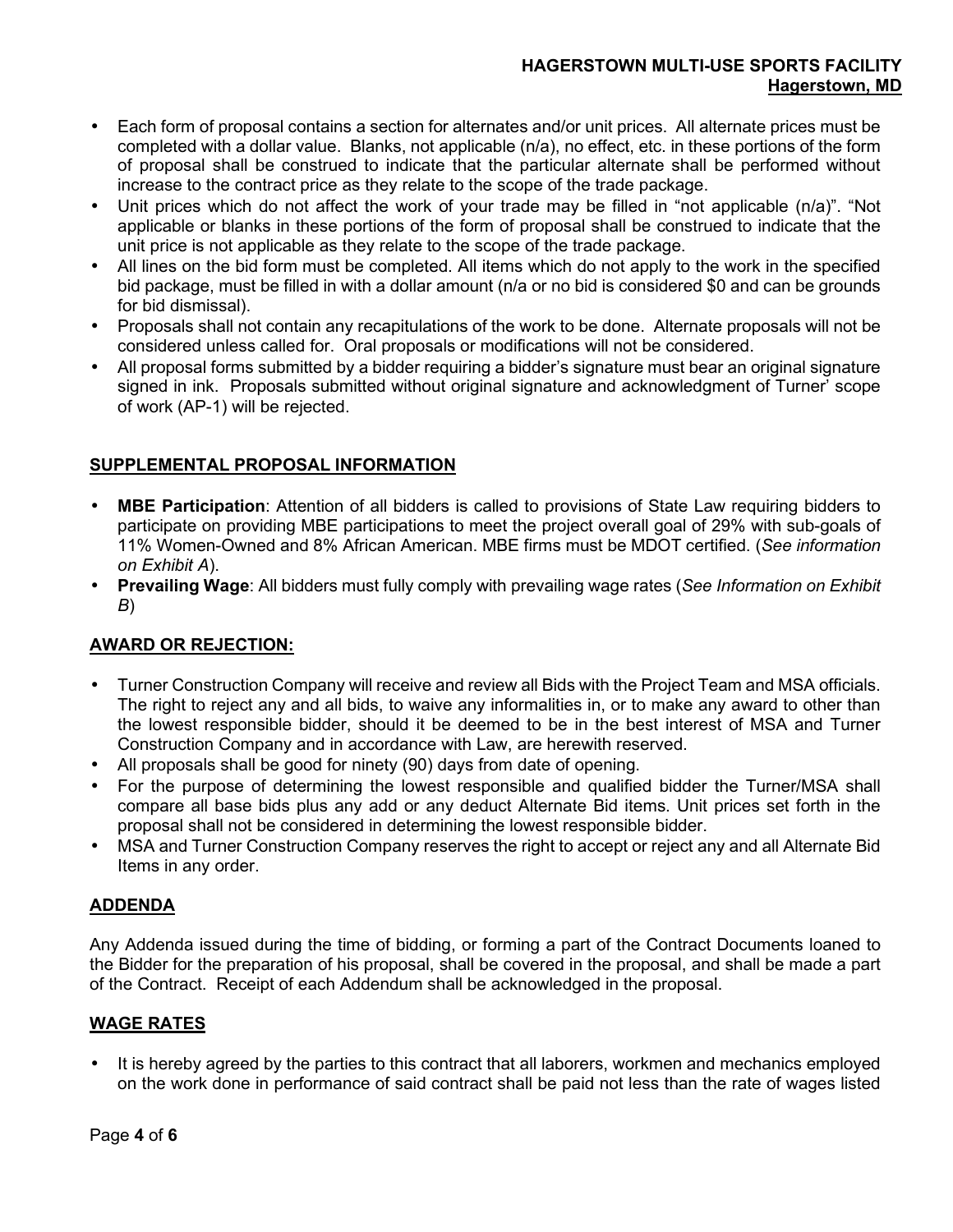on the current prevailing rate schedule issued by the State of Maryland for the trade or occupation of such laborer, workmen, or mechanics, and any supplements thereto.

- The wage rates and supplemental benefits to be paid such laborer, workmen or mechanics shall always be those prevailing at the time the work is being performed.
- It is the responsibility of the Contractor to remain familiar with the currently applicable schedule.
- Should the Contractor employ laborers, workmen or mechanics engaged in any trade for which a wage rate is not stipulated in the attached schedule, or any supplements thereto, he shall obtain the appropriate wage rate from the State of Maryland before employing the laborer, workman or mechanic.
- If a Contractor or sub-contractor has had one final determination by the Maryland State Department of Labor that it willfully failed to pay or provide the prevailing rate of wages or supplements to its employees, the contractor or sub-contractor will be ineligible to tender a bid.

Upon receipt of this Invitation to Bid, please reply to the Building Connected invitation or email a response to Ajmir Habib at ahabib@tcco.com confirming your intention to submit a proposal or advise if your firm is unable to submit a proposal.

The Project Team thanks you for your interest in this project. We look forward to receiving your proposal.

Sincerely,

**Ajmir Habib Procurement Manager**  ahabib@tcco.com